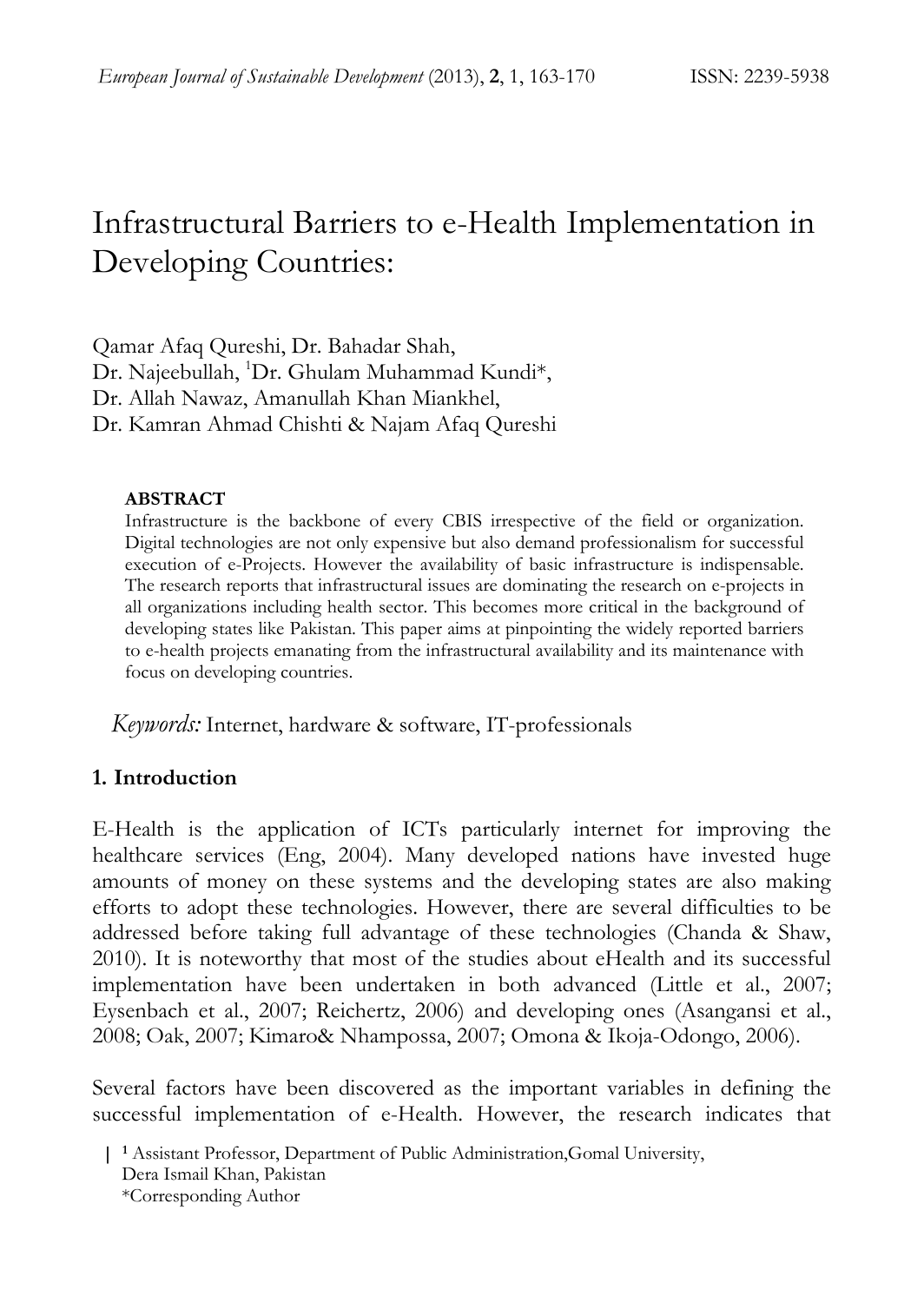'infrastructural arrangements' play central role and it becomes extremely important in the context of the developing states like Pakistan. According to Anwar et al., (2012) and Kundi (2010) the developing nations do not have adequate required infrastructure and professionals. So availability and effective use of ICT-Infrastructure is indispensable for successful adoption of e-health systems. The purpose of this paper is to discuss and review some existing research on the role of ICT-infrastructural components on e-health implementation.

## **2. Internet**

Networking was the ground-breaking digital innovation which altogether modified the landscape for the use of ICTs. Computer is no more the central feature of computer based systems rather it is just a node on the network.

Internet is one of the convenient and cheapest sources that save time for searching information by the healthcare professionals. This is supported by (Mittman & Cain, 1999) they found that availability of online health care information save time, efforts and make the access easier. As according to Griffiths et al. (2006) one of the most common functions of internet is that it provides all sorts of health related information through use of different websites.

Before realizing the importance of internet for accessing healthcare information, there are some issues that must be addressed by the different nations particularly the developing states like Pakistan, for example, a poor Internet skills on the part of healthcare professionals prevent them to understand the difference between biased and unbiased information, to differentiate evidence-based claims, and to interpret the information which is meant for health professionals (Cline & Haynes, 2001).

Developing nations lack appropriate tools and /computer systems/utilities to access the relevant and quality healthcare information. Benigeri & Pluye, 2003) noted that few tools are available to help the users to find relevant information from the ocean of information available on different websites. They further added that health professionals lack the reading skills for reading technical terms on internet, while Hogan & Palmer (2005) are of the opinion that health care professionals lack the skill of processing the online health data thus spend too much time on the same.

One of the most common problems that exist among the healthcare professionals is that they lack the skills of handling different internet tools especially the browsers/search engines. According to Ivanitskaya et al. (2006) as internet search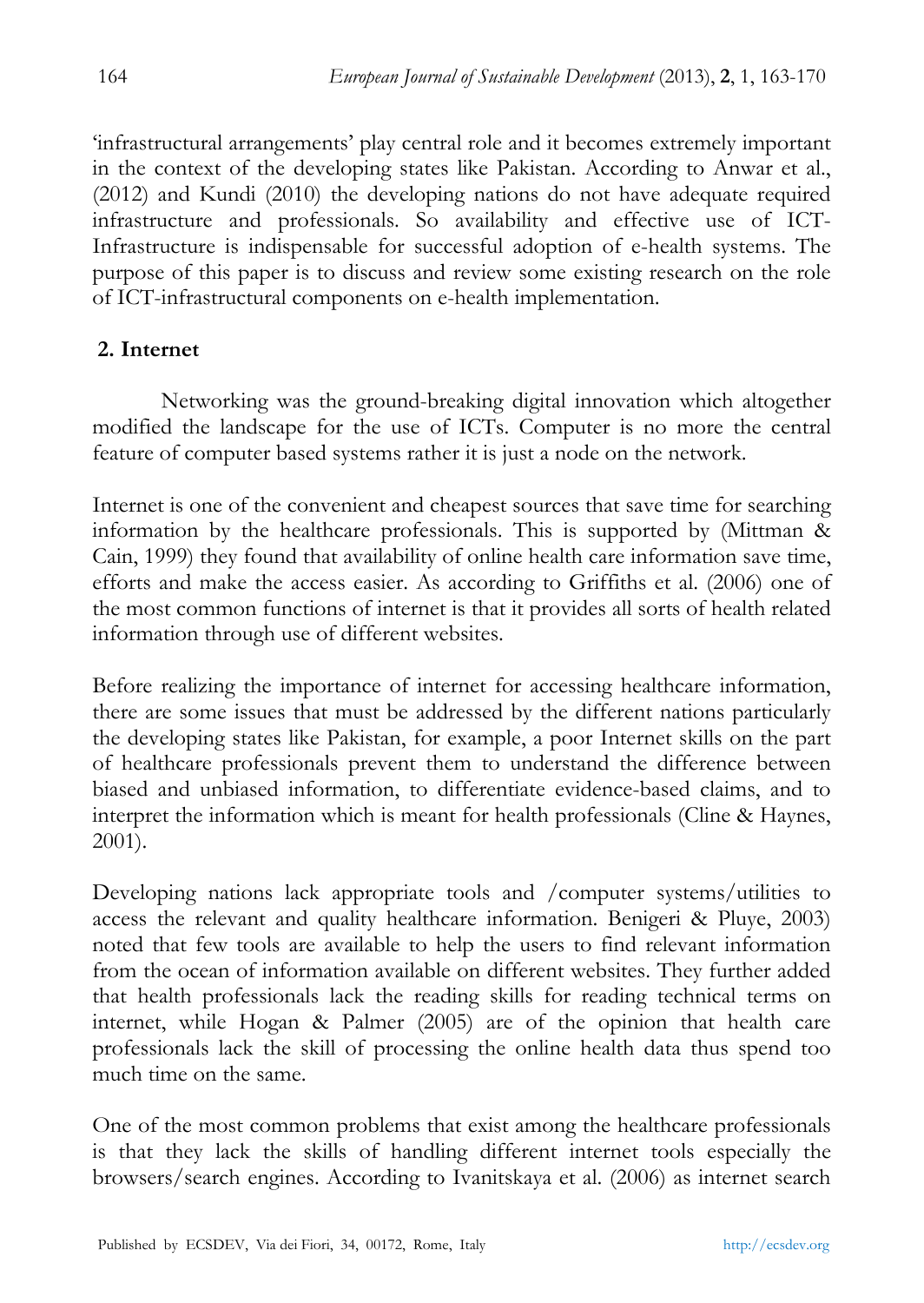engines help to identify huge health-related information yet, using such search engines requires training and specific skills of the users regarding internet tools. Appropriate technology along with training in health informatics must be provided to doctors and paramedics. According to Malik et al. (2008) sluggish internet use among doctors in Pakistan is due to unavailability of proper technology and lack of computer training. They further argue that although doctors have access to internet but they do not use it because of their belief that information available on internet is unreliable and of poor quality thus causing a slow use. The misconception among doctors about the reliability and quality of information on internet affects the performance of the doctors. The existence of misconception among doctors about the validity of information on internet adversely affects the performance of organizational members/doctors (Sajjad et al., 2010).

### **3. Hardware and software**

Adoption of appropriate hardware & software are crucial for successful implementation of e-health systems. Before launching the e-projects, required hardware and software must be detected, ascertained and put in place in order to avoid users'-related problems. According to Kuhn et al. (2001), while at the onset of e-project, already available software & hardware must be identified as users often complaint that IS and interface designs are not user friendly. Further he adds that IS and the technology-ware, in health care institutions/organizations, lacks the flexibility and adaptability which create one of the many users' problems.

For success of e-health applications, the doctors must be given chance to work jointly with IT-staff to spell out their specific requirements affecting their tasks. According to Rhidian & Huges (2003) while designing and adopting technologies, users' (doctors) must be given chance to participate in IS-development proceedings as it improves system development and helps the users to determine the effects of the IS upon their work.

Doctors in low income countries complaint that the contents and the language of the software is not according to their native environment, Chetley et al. (2006) asserts that appropriate language is frequently neglected in IS and little content is available in local languages for e-health programs. For successful e-health applications, doctors and physicians from all different sections of a hospital must be considered while designing an IS as it improves the quality of the IS because as physicians from different sections of healthcare institution can provide complete requirements and thus unnecessary features of an IS could be avoided. Khoja et al.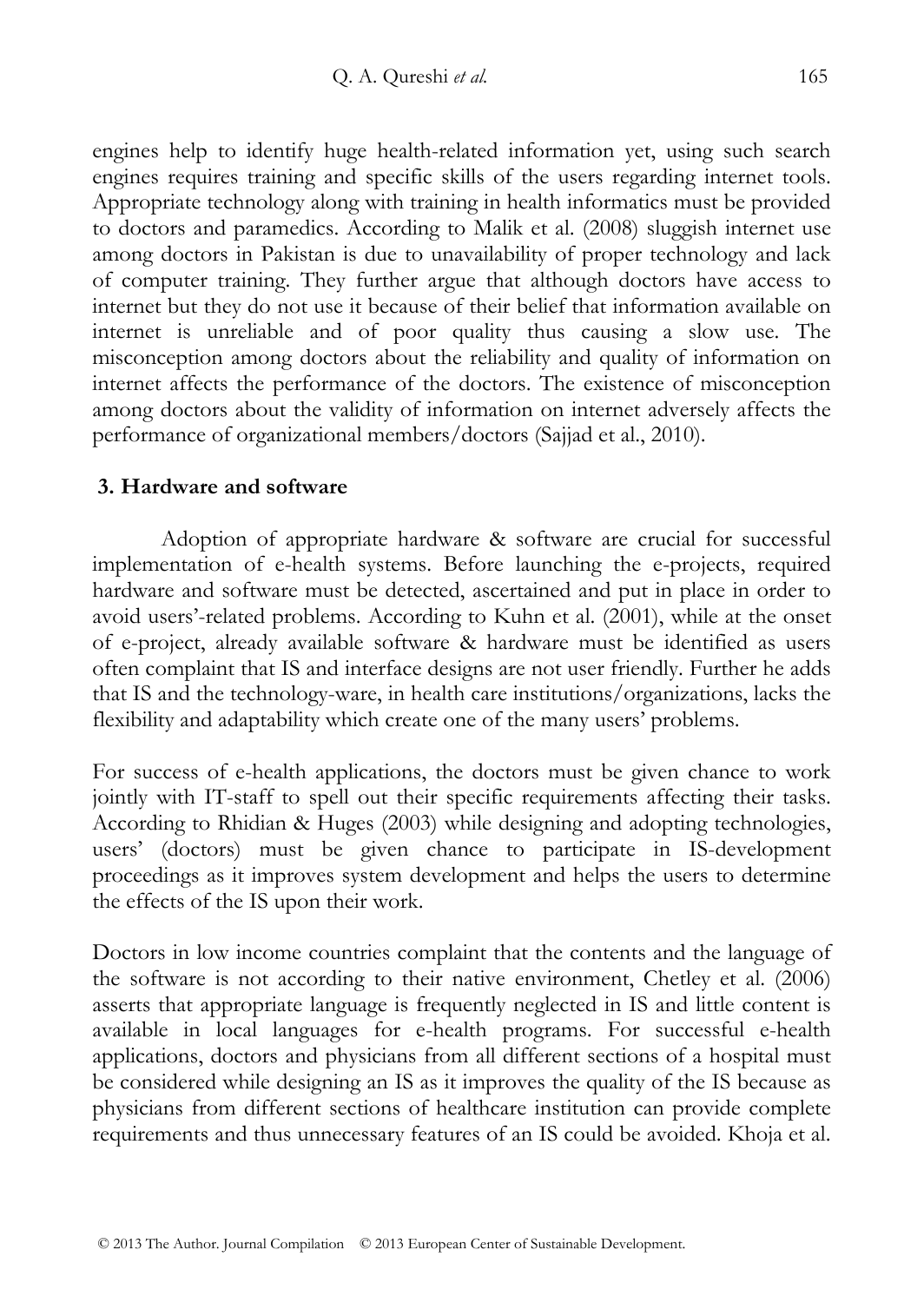(2007) is of the view that all healthcare providers must be involved in planning, development and implementation of new e-health interventions and their success.

## **4. IT-professionals**

ICTs have impact on organizational work practices when people have the necessary capacity to use and maintain them. It is very common that IT-workforce in the hospitals of developing nations possess limited computer skills, they also lack the enthusiasm to learn IT-related skills and use the same while performing their different tasks. This may be due to un-conducive environments and lack of training resources and programs. According to Kimaro & Nhampossa (2005), to offset the issue of improper usage of IS/ICTs in health sector, training of IT-professionals about e-health systems is critical for sustainability and avoidance of failures regarding e-health projects in developing nations. The failure rate of e-health projects in developing countries is higher than in developed countries due to lack of proper IT-professionals and their knowledge about e-applications (Kundi, 2010). Indjikian & Siegel (2005) reports that lack of training and education of the ITprofessionals in healthcare organizations compels IT-workforce to avoid the usage of e-health systems and thus resources are wasted without any benefits of ITapplications in health sector.

Majority of the healthcare organizations in developing countries possess huge information but lack the capability to manage and analyze the information by using ICTs for decision making. Therefore the users of e-health applications must be properly trained for the success of e-health systems. According to Chetley et al. (2006) ICTs are beneficial for healthcare sectors in developing states to effectively plan, control, and communicate health related information and decisions more successfully across all the different sections of a hospital. Likewise, they further opine that IT-professionals need training to effectively use all e-health applications.

Training enhances healthcare IT-professionals' knowledge and skills in e-health applications therefore training and learning programs for healthcare providers must be arranged on regular intervals/basis. According to Qazi & Ali (2009) training should be a regular feature and healthcare providers must be trained at least once a year. Furthermore during training programs, the importance of IS/ICTs must be stressed because trainees lack awareness about different aspects of IS in health sector.

Capacity development of healthcare providers via training in e-health applications and particularly the internet ensures more successful implementation of ICTs in health organizations. Researcher like, Asangansi et al., (2008) have identified that internet/ICTs training must be provided to doctors for better communication and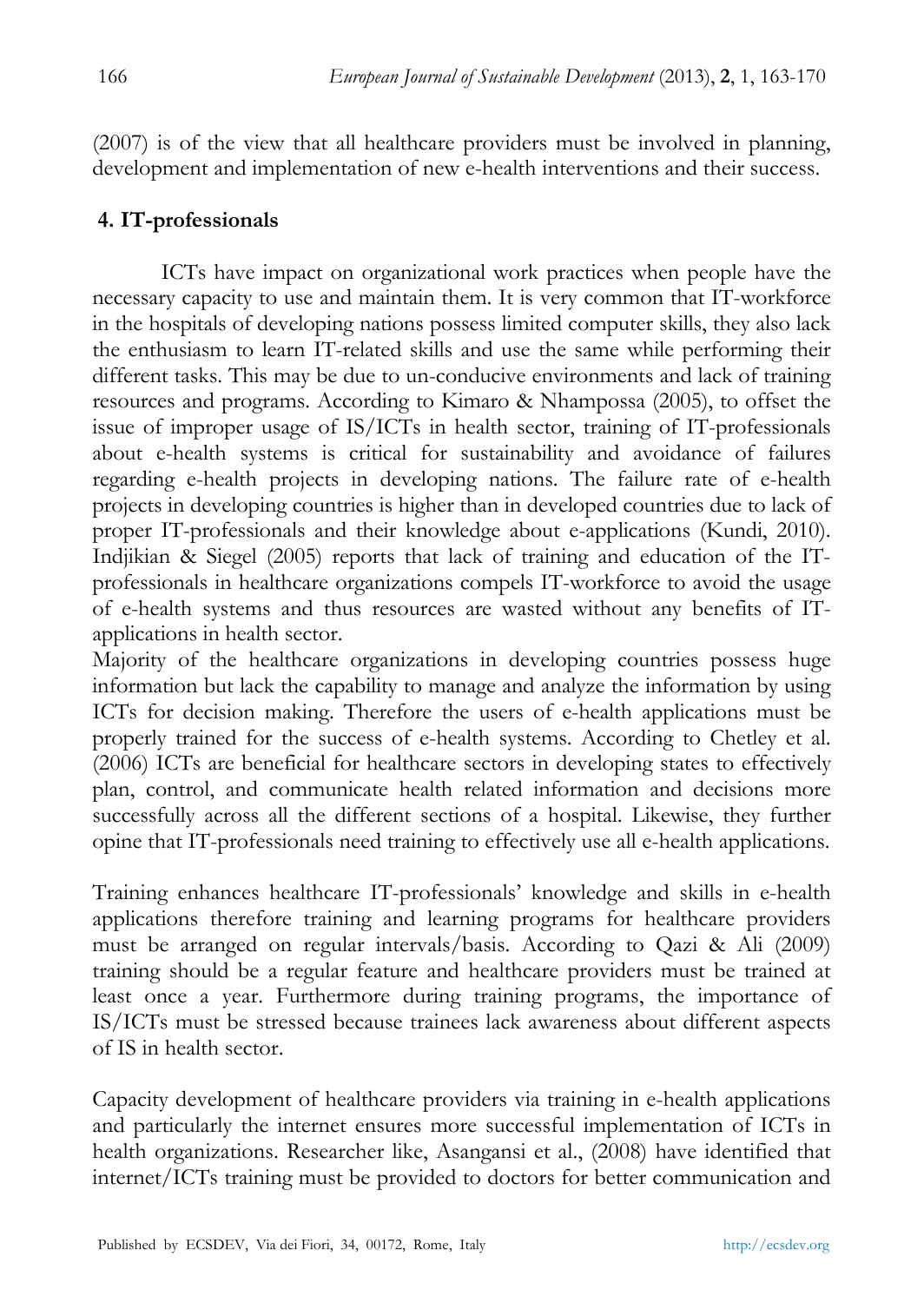relationships with physicians of advanced nations via internet to conduct their healthcare practices in a perfect manner. Similarly, Qaisar & Khan (2010) argues that skilled IT-professionals are the important component for the effective use of ICTs in healthcare. Therefore training and development aspect of healthcare providers can not be neglected for success of e-health systems.

### **5. Discussion**

The arguments based on data of this study reveals that doctors in developing states are not given the opportunity to take part in information system development proceedings therefore IS/ICTs lack the specifications that are according to the requirements of healthcare professionals (Rhidian & Huges, 2003). Although e-health systems in developing countries are not a novel concept to their psyche anymore but there is slow usage of internet among Physicians and doctors due to lack of the ability to read, understand and use various technical terms on internet (Hogan & Palmer, 2005). The above data also highlights that low usage of internet among healthcare professionals of low income countries like Pakistan in mainly because of inappropriate gadgets and lack of IS/ICTs training programs (Malik et al., 2008).

Healthcare professionals in developing states object that IS and especially the interfaces are not user friendly. Furthermore, e-health applications are rigid in nature therefore create users' related problems (Kuhn et al. 2001). The software in health organizations of developing nations lacks the contents in local languages for e-health programs (Chetley et al, 2006). E-health projects in developing countries usually fail due to lack of IT-professionals and their knowledge about e-health systems (Kimaro & Nhampossa, 2005). Whereas, IT-professionals need training to effectively use all e-health applications (Chetley et al, 2006). Thus, training should be a regular feature and healthcare providers must be trained at least once a year (Qazi& Ali, 2009).

The main theme of this paper is presented diagrammatically which shows interconnectivity of all the variables thus expressing the contents of the present study.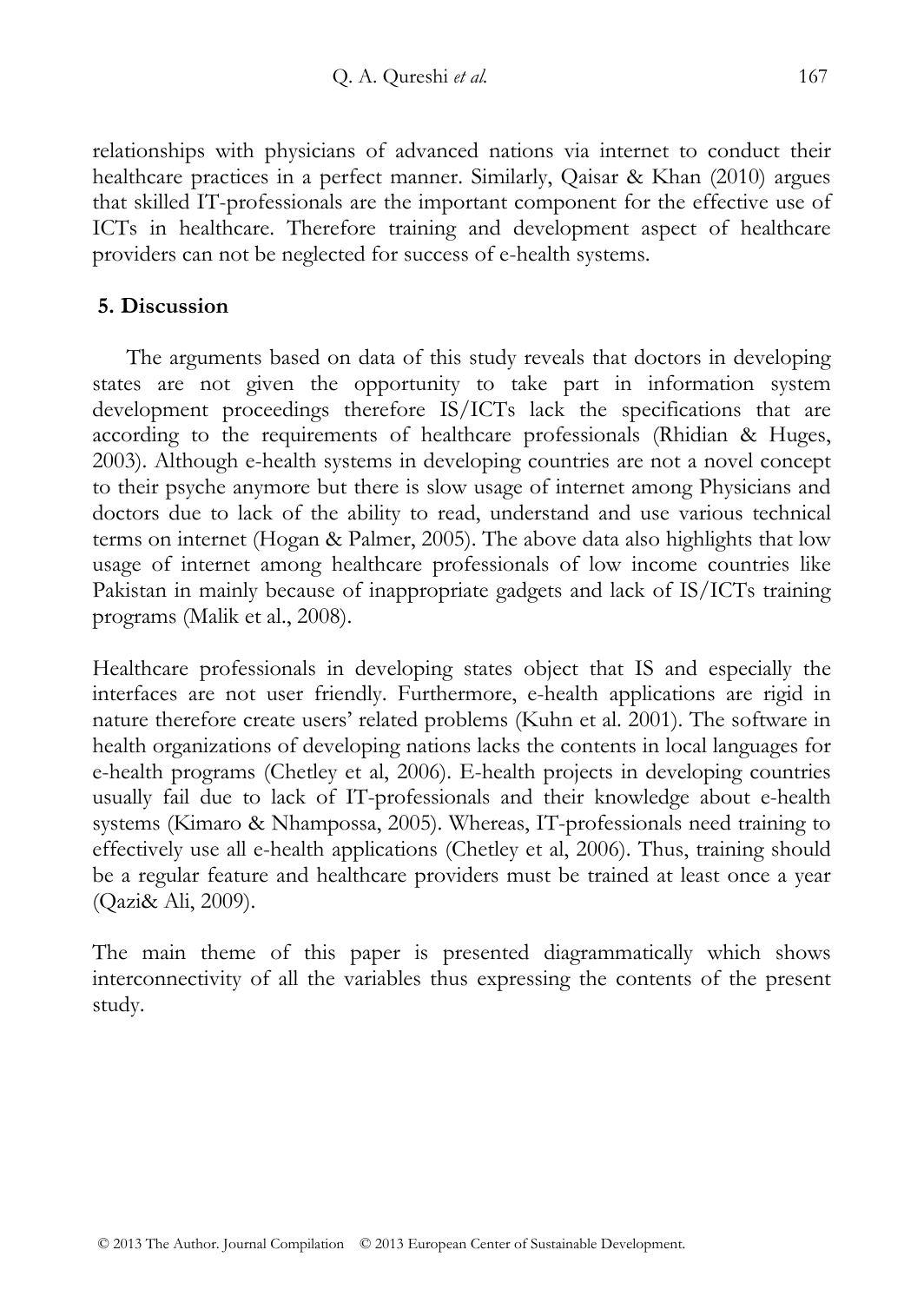

The above theoretical framework shows that the predictors (Internet, hardware & software and IT-professionals) explain the variation in the dependant variable. This model is the conceptual framework of the questions addressed in the current paper.

## **Conclusions**

E-health is a newer platform for solving many unsolved health related problems both in the developed as well as developing counties. E-health systems have offered so many devices and tools that are being used by both developed and low income countries. Healthcare related IS and hardware is now easily available with affordable cost round the world.

However successful adoption of e-health systems depends on the infrastructural arrangements. The willingness and interest of healthcare professionals about the usage of e-health applications can be developed and maintained by providing appropriate tools and training on regular intervals for quicker access to information available on internet.

For tackling users' related problems and maintaining regular use of ICTs in healthcare organizations, physicians and doctors must be given chance of participation in information systems development process to incorporate the IScontents according to their requirements. This way one can ensure the smooth and effectively implementation of the new system with minimum resistance and maximum acceptance of eHealth systems.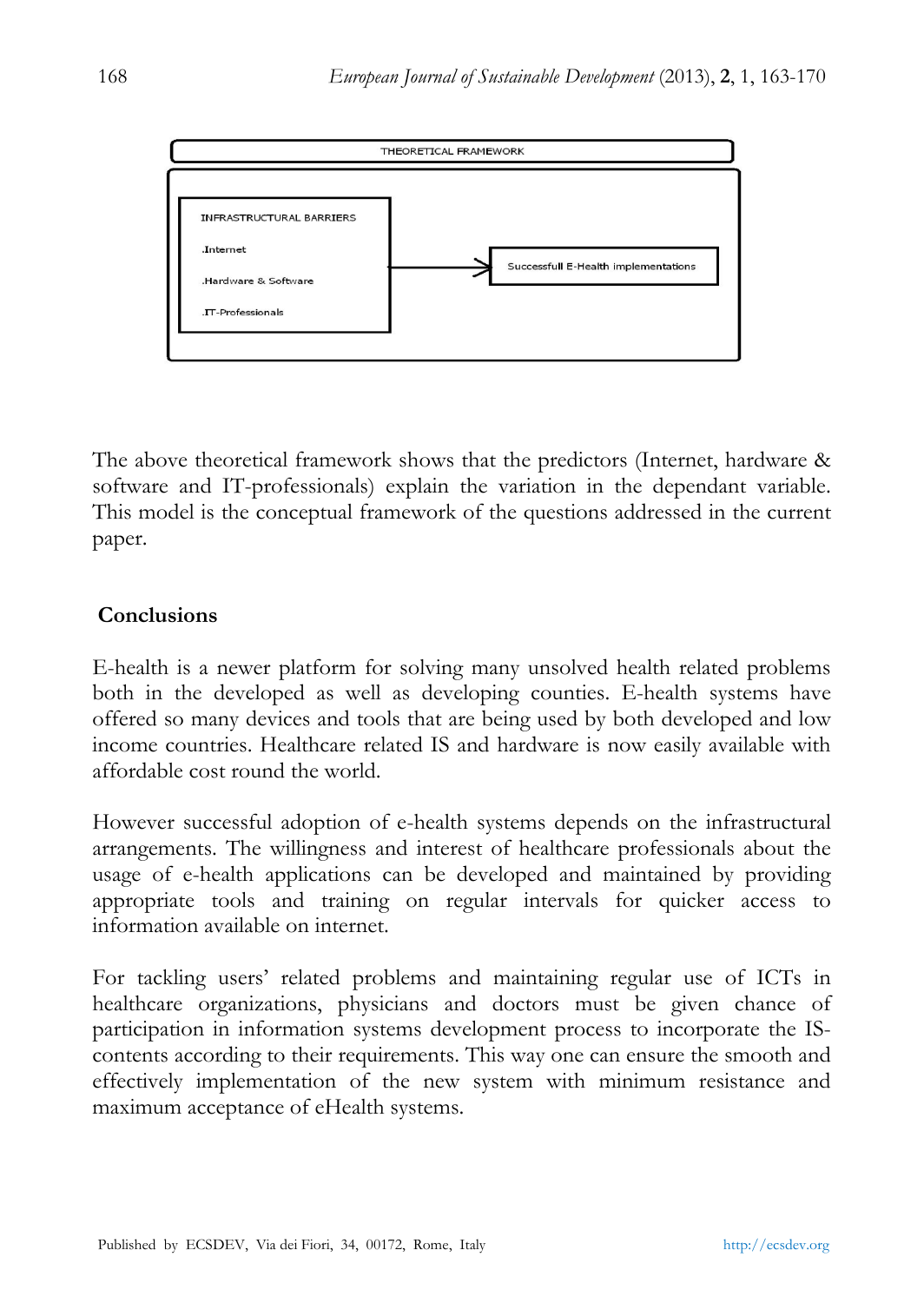#### **References**

- Anwar, F., Shamim, A., & Khan S. (2012). Barriers in adoption of health information technology in developing societies. *International Journal of Advanced Computer Science*, *2(1)*.
- Asangansi, I.E., Adejoro, O.O., Farri, O. & Makinde, O. (2008). Computer use among doctors in Africa: Survey of trainees in a Nigerian teaching hospital. *Journal of Health Informatics in Developing Countries*, *2(1)*.
- Benigeri, M., & Pluye, P. (2003). Shortcomings of health information on the Internet. *Health Promotion International, 18(4),* 381-386.
- Chanda, K.L., & Shaw, J. G. (2010). The development of tele-health as a strategy to improve health care services in Zambia. *Health Information and Libraries Journal, 27*, 133–139.
- Chetley, A. (2006). Improving health, connecting people: The role of ICT in the health sectors of developing countries a framework paper. *InfoDev*.
- Cline, R.J., & Haynes, K.M. (2001). Consumer health information seeking on the Internet: The state of the art. *Health Education Research*, *16(6),* 671-692.
- Eng, T. (2004). *The e-Health Landscape a terrain map of emerging information and communication technologies in health and health care.* Princeton NJ: The Robert Wood Johnson Foundation.
- Eysenbach, G. (2001). What is e-health? *Journal of Medical Internet Research*, *3(2)*.
- Eysenbach, G. (2007). Editorial: Poverty, Human Development, and the Role of e-Health. *Journal of Medical Internet Research*, *4*, 34.
- Griffiths, F., Lindenmeyer, A., Powell, J., Lowe, P., & Thorogood, M. (2006). Why are health care interventions delivered over the internet? A systematic review of the published literature. *Journal of Medical Internet Research*, *8(2)*, 10.
- Hogan, T.P., & Palmer, C.L. (2005). Information preferences and practices among people living with HIV/AIDS: Results from a nationwide survey. *Journal Medical Library Association, 93(4)*, 431-439.
- Indjikian, R., & Siegel, D. (2005). The impact of investment in IT on economic performance: Implications for developing countries, W*orld Development, 33(5)*, 681- 700.
- Khoja, S., Scott, R.E., Casebeer, A., Mohsin, M., Ishaq, A.F.M., & Gilani, S. (2007). E-Health readiness assessment tools for healthcare institutions in developing countries. *Telemedicine and e-Health*, *13*, 4.
- Kimaro, H.G., & Nhampossa, J.L. (2007). The challenges of sustainability of health information systems in developing countries: Comparative case studies of Mozambique and Tanzania. *Journal of Health Informatics in Developing Countries, 1(1)*, 1-10.
- Kuhn, K.A., & Giuse, D.A. (2001). From hospital information systems to health information systems problems, challenges, perspectives. *Institute of Medical Informatics.*
- Kundi, GM. (2010). *E-Business in Pakistan: Opportunities and Threats,* Lap-Lambert Academic Publishing, Germany.